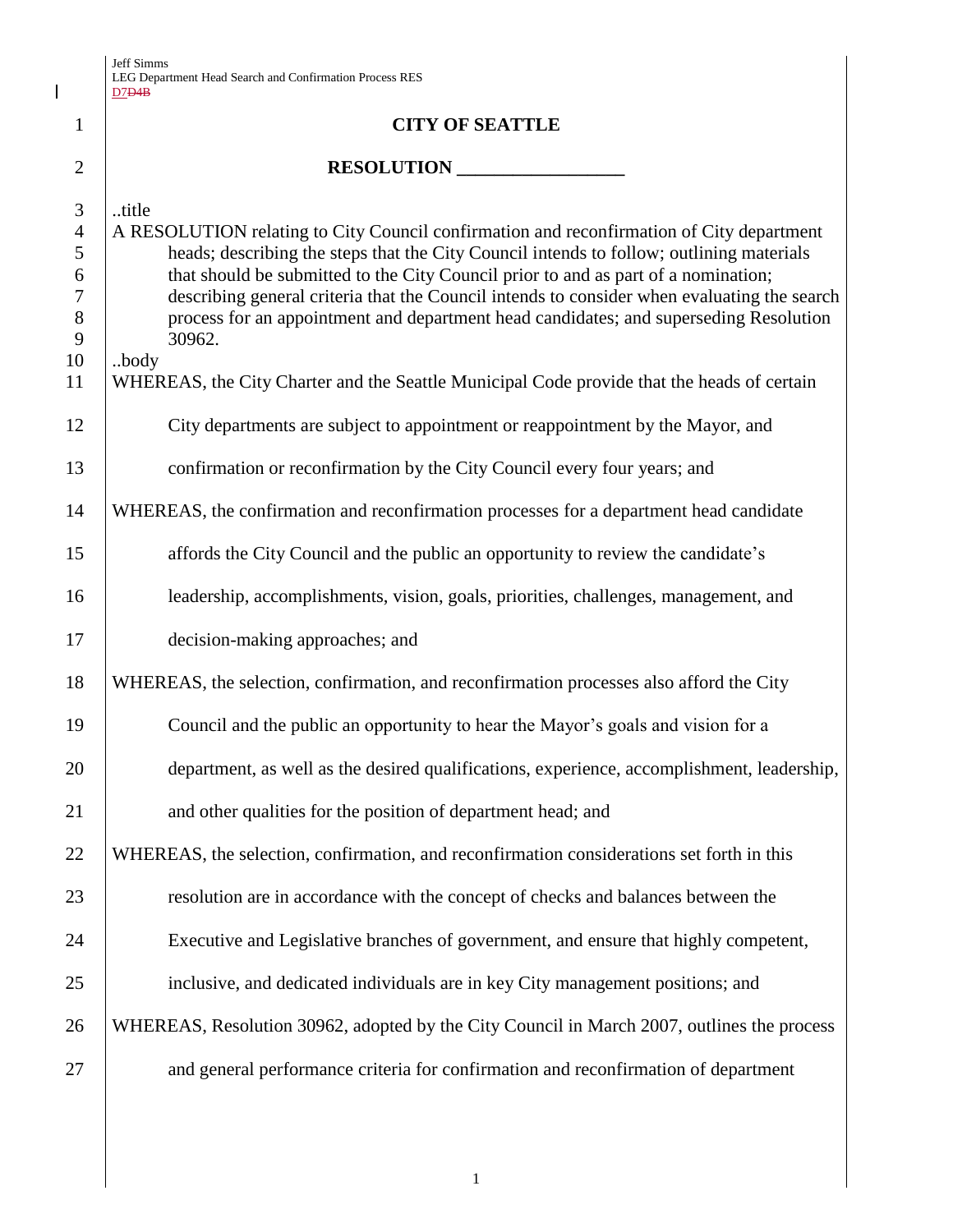Jeff Simms LEG Department Head Search and Confirmation Process RES D7D4B

 $\begin{array}{c} \hline \end{array}$ 

| $\mathbf{1}$   | heads within ten weeks of submittal, but does not explicitly address what the Council will       |
|----------------|--------------------------------------------------------------------------------------------------|
| $\overline{2}$ | consider regarding the search process, including criteria to assess whether the search           |
| 3              | process was transparent and did not entrench institutional discrimination, nor what              |
| $\overline{4}$ | materials should be submitted describing the search process to identify the appointment;         |
| 5              | and                                                                                              |
| 6              | WHEREAS, the City Council intends to have uniform and expects fair, consistent-, and inclusive   |
| 7              | processes and considerations for initial confirmation of candidates and periodic                 |
| 8              | reconfirmation of department heads and intends to establish fair and inclusive search            |
| 9              | processes to consider when evaluating department head candidates or existing department          |
| 10             | heads; NOW, THEREFORE,                                                                           |
| 11             | BE IT RESOLVED BY THE CITY COUNCIL OF THE CITY OF SEATTLE, THAT:                                 |
| 12             | Section 1. The City Council intends for the following steps in this section to occur when        |
| 13             | evaluating new City department head candidates during the initial confirmation process, and      |
| 14             | when evaluating existing City department heads during the reconfirmation process.                |
| 15             | For initial appointments, prior to identifying and transmitting a nomination, the<br>A.          |
| 16             | Mayor submits to the Council, consistent with the Clerk's Office standards, materials detailing  |
| 17             | the planned recruitment process. The Mayor should submit, at a minimum, the following:           |
| 18             | A written description of the intended process;<br>1.                                             |
| 19             | A list of any advisory groups that and stakeholder who will outline desired<br>2.                |
| 20             | qualifications and skills or vet applicants; and                                                 |
| 21             | 3.<br>The composition of any advisory groups.                                                    |
| 22             | The Mayor submits to the Council will expect the following the materials for the<br><b>B.</b>    |
| 23             | appointment of a department head in paper and electronic form consistent with the Clerk's Office |
|                |                                                                                                  |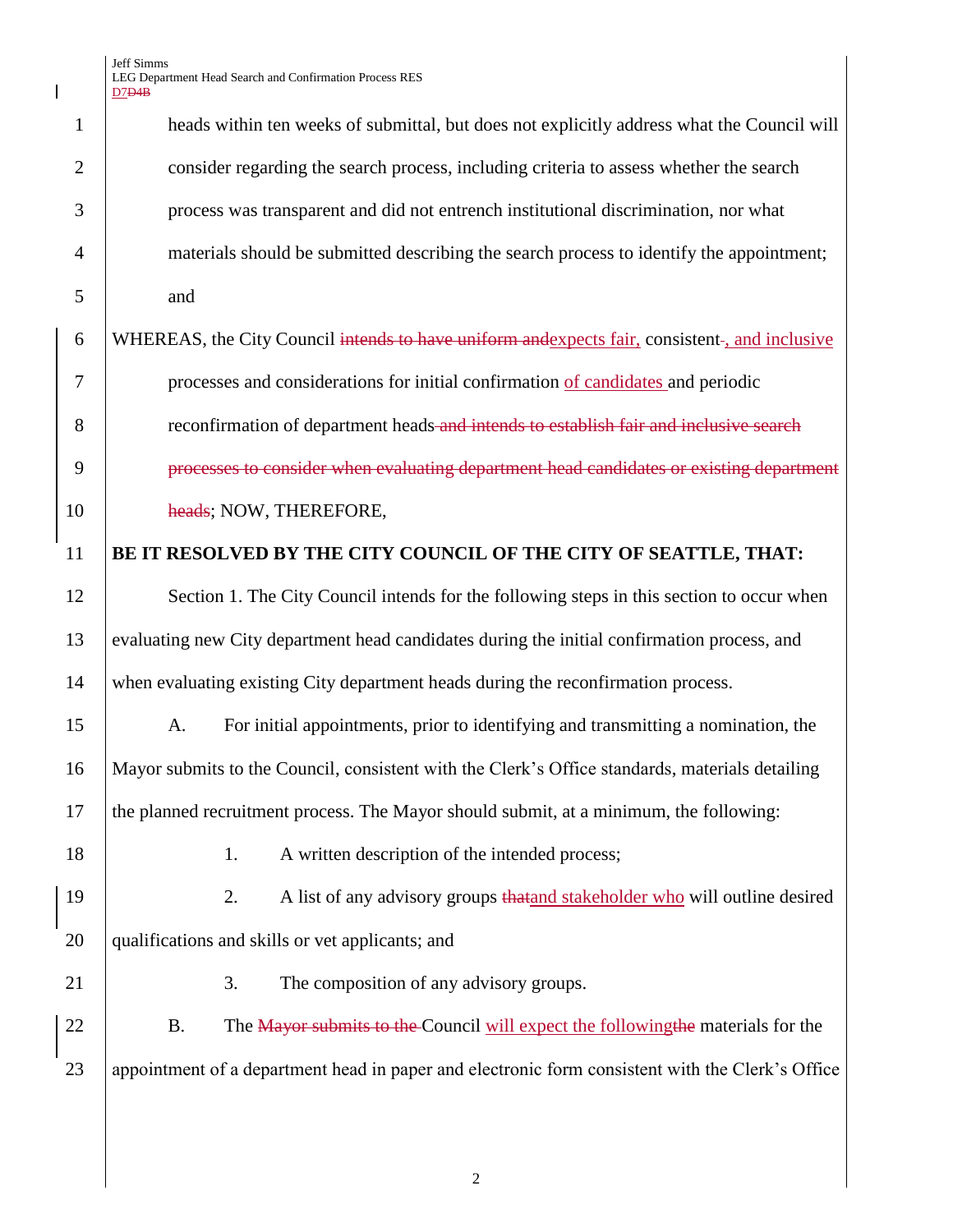|                | Jeff Simms<br>LEG Department Head Search and Confirmation Process RES<br>D7D4B                   |
|----------------|--------------------------------------------------------------------------------------------------|
| $\mathbf{1}$   | standards. The Mayor should submit, at a minimum, the following:                                 |
| $\overline{2}$ | Transmittal letter;<br>1.                                                                        |
| 3              | 2.<br>Letter to appointee describing terms of appointment;                                       |
| 4              | Appointment form;<br>3.                                                                          |
| 5              | Oath of office;<br>4.                                                                            |
| 6              | Resume;<br>5.                                                                                    |
| 7              | Memo relating to background check;<br>6.                                                         |
| 8              | Memo describing Summary of the process as executed to identify strong<br>7.                      |
| 9              | candidates and recommend candidates for consideration by the Mayor; protecting applicant         |
| 10             | information, anonymity, and confidentiality, as allowable; and                                   |
| 11             | 8.<br>List of engagement and input sessions (including electronically submitted                  |
| 12             | public comments) that were held, including the dates and groups represented and meeting          |
| 13             | minutes.                                                                                         |
| 14             | For a reappointment, only items B.1, B.3, B.4, and B.5 apply.                                    |
| 15             | The City Clerk places the materials in an Appointment File, for processing as<br>$\mathbf C.$    |
| 16             | legislation in accordance with Council rules.                                                    |
| 17             | After the Appointment File has been introduced and referred filed with the Office<br>D.          |
| 18             | of the City Clerk, the committee chair distributes to all Councilmembers and the Director of     |
| 19             | Central Staff the Appointment File's contents.                                                   |
| 20             | The committee chair provides public notice of the confirmation or reconfirmation<br>E.           |
| 21             | process and the availability of the materials at least two weeks before the committee meeting at |
| 22             | which the Appointment File will be discussed, in addition to listing the Appointment File on the |

23 agenda for that committee meeting.

 $\mathsf I$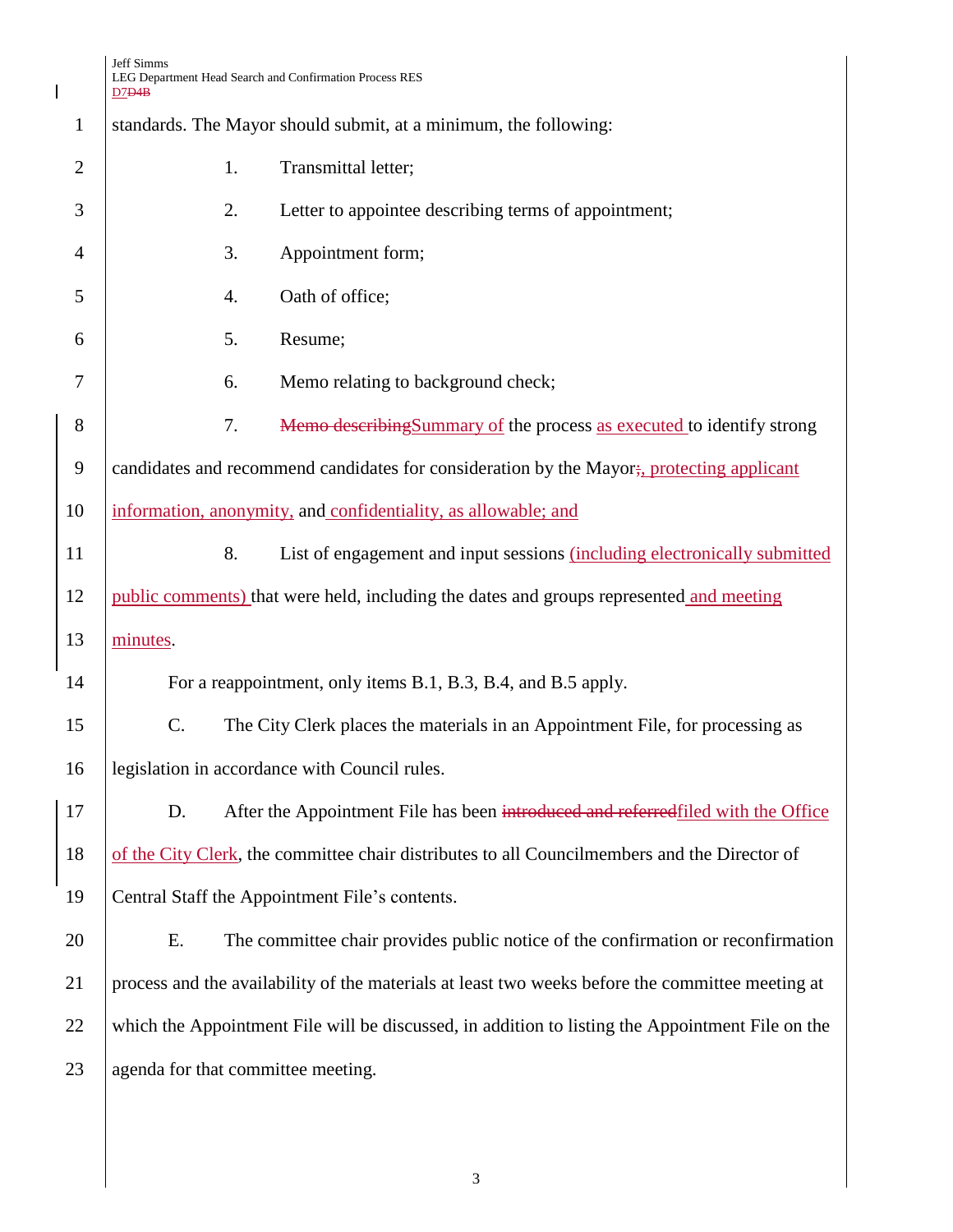F. The committee chair takes public comment on the proposed confirmation or 2 reconfirmation at each committee meeting at which the Appointment File is discussed and also accepts public comment submitted in other forms before City Council action. G. The committee chair makes all written public comment available to all Councilmembers for review and available to the public, including posting on the Council's website as appropriate. H. The Council President schedules full City Council action on the Appointment 8 File. 9 I. The date for Full Council action under Council President's action in subsection 1.H of this resolution should take place within ten weeks of the Mayor's transmission of materials in subsection 1.B of this resolution. 12 Section 2. The City Council intends to consider, prior to receiving a nomination and during its deliberations over an appointment, as appropriate, the general criteria listed below when evaluating the adequacy of a recruitment process for new City department head candidates. In addition, for each individual confirmation or reconfirmation process, these criteria may be 16 Supplemented by additional specific criteria appropriate to the particular department head candidate being evaluated. 18 | A. Utilization of the Racial Equity Toolkit throughout An assessment of the 19 | nominee's commitment to racial equity and how that was considered during the process; B. Inclusion of affected constituencies and groups in reviewing potential candidates, interviewing candidates, and establishing expectations and how representatives were selected, 22 | including, but not limited to: 23 1. Staff in the impacted department;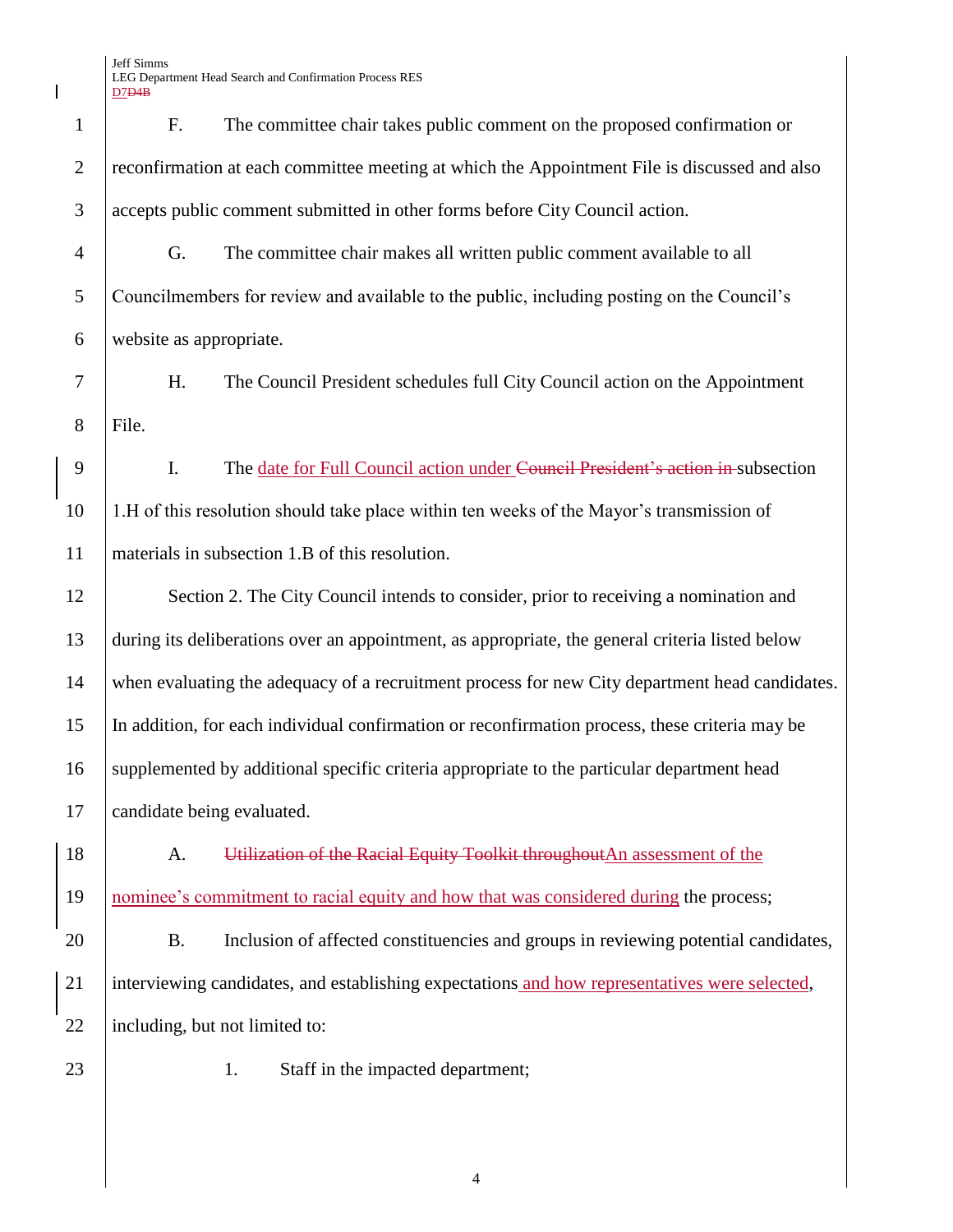$\overline{\phantom{a}}$ 

| $\mathbf{1}$   | 2.                 | Representative(s) of communities most likely to be impacted by the work                            |
|----------------|--------------------|----------------------------------------------------------------------------------------------------|
| $\overline{2}$ | of the department; |                                                                                                    |
| 3              | 3.                 | Representative(s) from the labor community;                                                        |
| $\overline{4}$ | 4.                 | Representative(s) from the business community; and                                                 |
| 5              | 5.                 | Community partners.                                                                                |
| 6              |                    | Section 3. The City Council intends to consider, as appropriate, the general performance           |
| $\tau$         |                    | criteria listed below when evaluating new City department head candidates during the initial       |
| $8\,$          |                    | confirmation process and when evaluating existing City department heads during the                 |
| 9              |                    | reconfirmation process. In addition, for each individual confirmation or reconfirmation process,   |
| 10             |                    | these criteria may be supplemented by additional specific criteria appropriate to the particular   |
| 11             |                    | new department head candidate or existing department head being evaluated. If the Council is       |
| 12             |                    | reviewing a new City department head candidate who has little or no previous experience            |
| 13             |                    | working for the City of Seattle, the Council should modify the general performance criteria listed |
| 14             |                    | below to apply to previous non-City experience.                                                    |
| 15             | A.                 | Departmental or organizational accomplishments;                                                    |
| 16             | <b>B.</b>          | Leadership and achievements;                                                                       |
| 17             | C.                 | Timely completion of projects and work programs;                                                   |
| 18             | D.                 | Budget performance;                                                                                |
| 19             | Ε.                 | Strategic planning;                                                                                |
| 20             | F.                 | Demonstrated commitment to diversity in hiring, workplace operations,                              |
| 21             |                    | contracting, and constituent services;                                                             |
| 22             | G.                 | Departmental or organizational management;                                                         |
| 23             | H.                 | Employee morale and motivation;                                                                    |
|                |                    |                                                                                                    |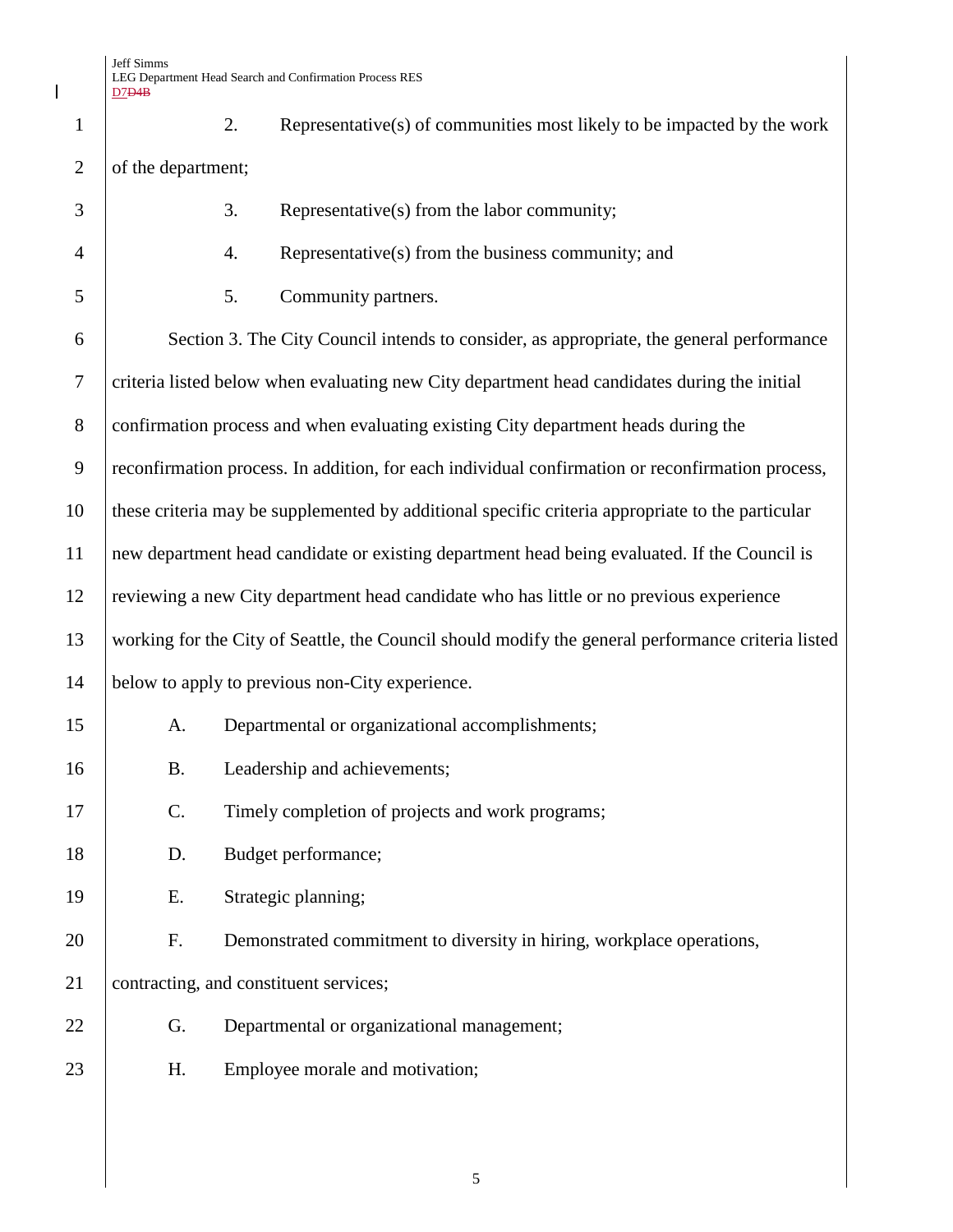|                | Jeff Simms<br>LEG Department Head Search and Confirmation Process RES<br>D7D4B                  |
|----------------|-------------------------------------------------------------------------------------------------|
| 1              | I.<br>Relations with the public;                                                                |
| $\overline{2}$ | J.<br>Relations with City Council or other elected officials or oversight boards;               |
| 3              | K.<br>Accomplishment of Council priorities or those of other elected officials or               |
| $\overline{4}$ | oversight boards within schedule and budget; and                                                |
| 5              | L.<br>Responsiveness to Council requests or those from other elected officials or               |
| 6              | oversight boards.                                                                               |
| 7              | Formal complaints filed by employees regarding employment and management<br>M.                  |
| 8              | practices, including complaints with the Office of the Employee Ombud, Office for Civil Rights, |
| 9              | and the department or office's human resources office. Transmission of the information          |
| 10             | regarding formal complaints shall not include the name or identifying information of the        |
| 11             | individual making the complaint nor the name or identifying information of any witness to the   |
| 12             | conduct described in the complaint and shall protect employee information and prioritize        |
| 13             | anonymity and confidentiality as much as possible, subject to federal, state, and local law.    |
| 14             | Section 4. As used in this resolution, "department head" means an individual who directs        |
| 15             | a City department, office, or similarly named entity, whether inside or outside the Executive   |
| 16             | Department, whose appointment is by the Mayor and whose confirmation is by the Council.         |
| 17             | Section 5. This resolution does not apply to the appointment and confirmation processes         |
| 18             | of the Chief of Police's appointment procedure. Police, the Director of the Office of Police    |
| 19             | Accountability, the Inspector General, or the Director of the Office for Civil Rights. If       |
| 20             | appointment or confirmation processes are specified in the future for any department head, they |
| 21             | supersede the corresponding appointment or confirmation processes of this resolution as         |
| 22             | applicable.                                                                                     |
| 23             | Section 56. Resolution 30962 is superseded.                                                     |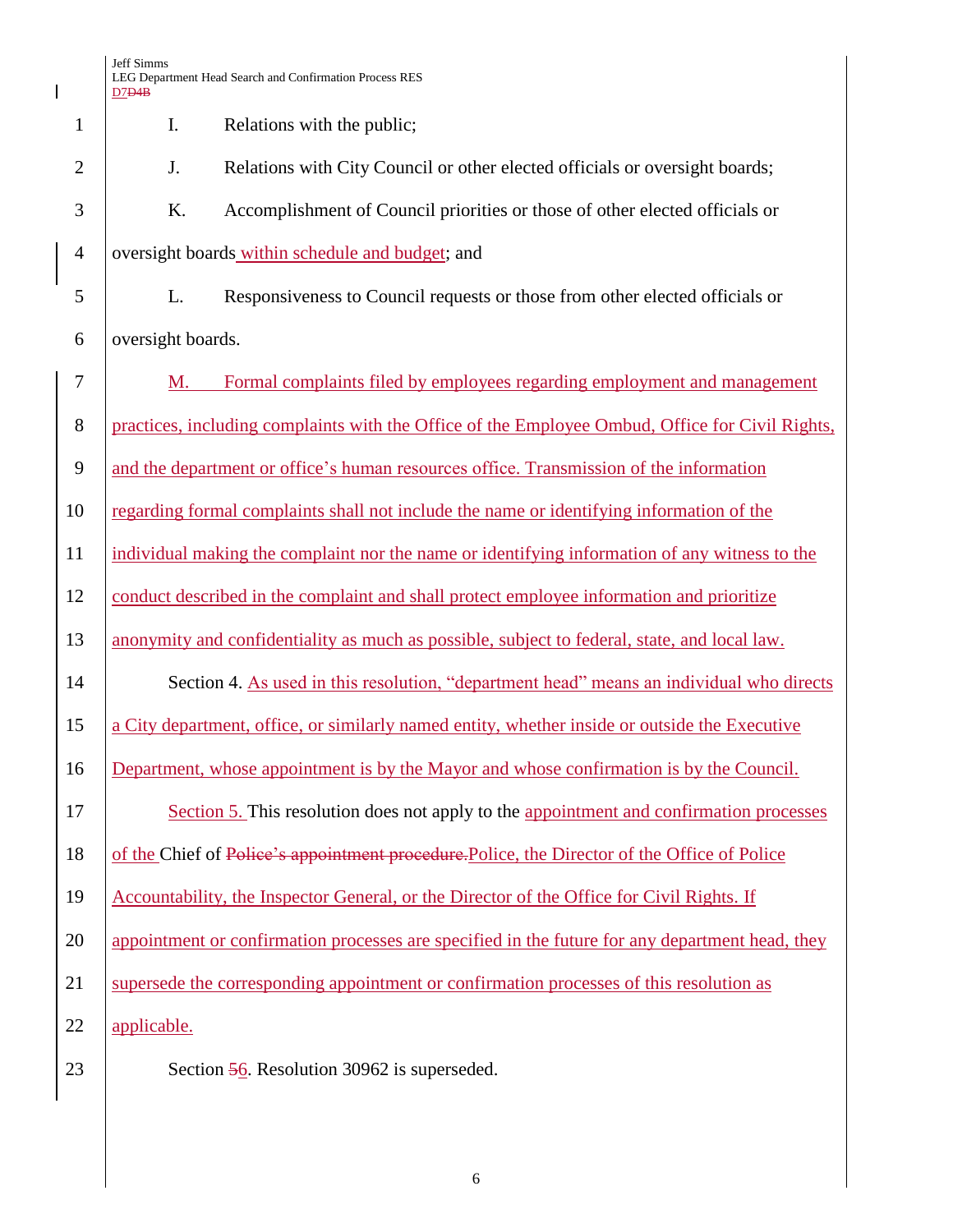## Jeff Simms LEG Department Head Search and Confirmation Process RES D7D4B

1 Section 67. For appointment materials submitted under Resolution 30962 and before this 2 resolution takes effect, the provisions of Resolution 30962 shall apply rather than the provisions  $3$  of this resolution.